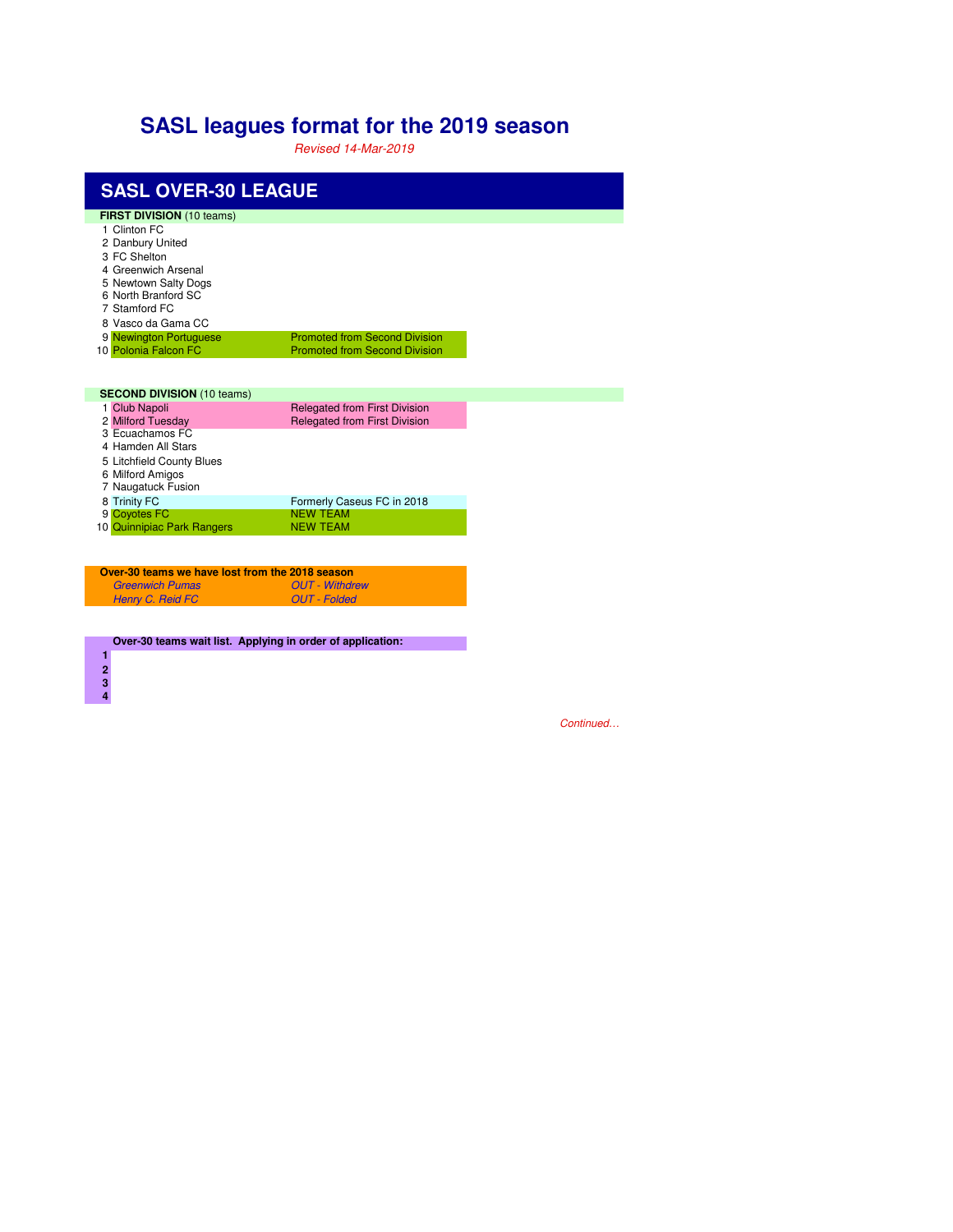| <b>SASL OVER-40 LEAGUE</b>            |                                      |
|---------------------------------------|--------------------------------------|
| <b>FIRST DIVISION (10 teams)</b>      |                                      |
| 1 Danbury United                      |                                      |
| 2 Fairfield GAC FC                    |                                      |
| 3 Greenwich Gunners                   |                                      |
| 4 Norwalk Mariners                    |                                      |
| 5 Ridgefield Kicks                    |                                      |
| 6 Storm FC<br>7 Vasco da Gama CC      |                                      |
| 8 Waterbury Albanians                 |                                      |
| 9 Greenwich Pumas Masters             | <b>Promoted from Second Division</b> |
| 10 Southeast Rovers                   | <b>Promoted from Second Division</b> |
|                                       |                                      |
| <b>SECOND DIVISION EAST (8 teams)</b> |                                      |
| 1 Guilford Bell Curve                 |                                      |
| 2 New Haven Americans                 |                                      |
| 3 North Branford SC                   |                                      |
| 4 North Haven SC                      |                                      |
| 5 Hamden United                       | <b>Promoted from Third Division</b>  |
| 6 Pan-Zones                           | <b>Promoted from Third Division</b>  |
| <b>7 Guilford Celtic FC</b>           | <b>Upgraded from Third Division</b>  |
| 8 Wallingford Morelia                 | <b>Upgraded from Third Division</b>  |
|                                       |                                      |
| <b>SECOND DIVISION WEST (8 teams)</b> |                                      |

| <b>SECOND DIVISION WEST (6 (GAILIS)</b> |                                      |
|-----------------------------------------|--------------------------------------|
| 1 Greenwich Arsenal                     | <b>Relegated from First Division</b> |
| 2 Derby Quitus                          |                                      |
| 3 Henry C. Reid FC<br>4 Stamford United |                                      |
| 5 Besa SC                               | <b>Upgraded from Third Division</b>  |
| 6 Eli's FC                              | <b>Upgraded from Third Division</b>  |
| <b>7 Stamford City</b>                  | <b>Upgraded from Third Division</b>  |
| 8 Wilton Wolves                         | <b>Upgraded from Third Division</b>  |
|                                         |                                      |
|                                         |                                      |
|                                         |                                      |

| Over-40 teams we have lost from the 2018 season |                       |  |  |
|-------------------------------------------------|-----------------------|--|--|
| <b>Cheshire Azzurri</b>                         | <b>OUT</b> - Folded   |  |  |
| <b>Newington Portuguese</b>                     | <b>OUT</b> - Withdrew |  |  |
| <b>Norwalk Sport Colombia FC</b>                | <b>OUT</b> - Expelled |  |  |
|                                                 |                       |  |  |

**Over-40 teams wait list. Applying in order of application:**

 

Continued…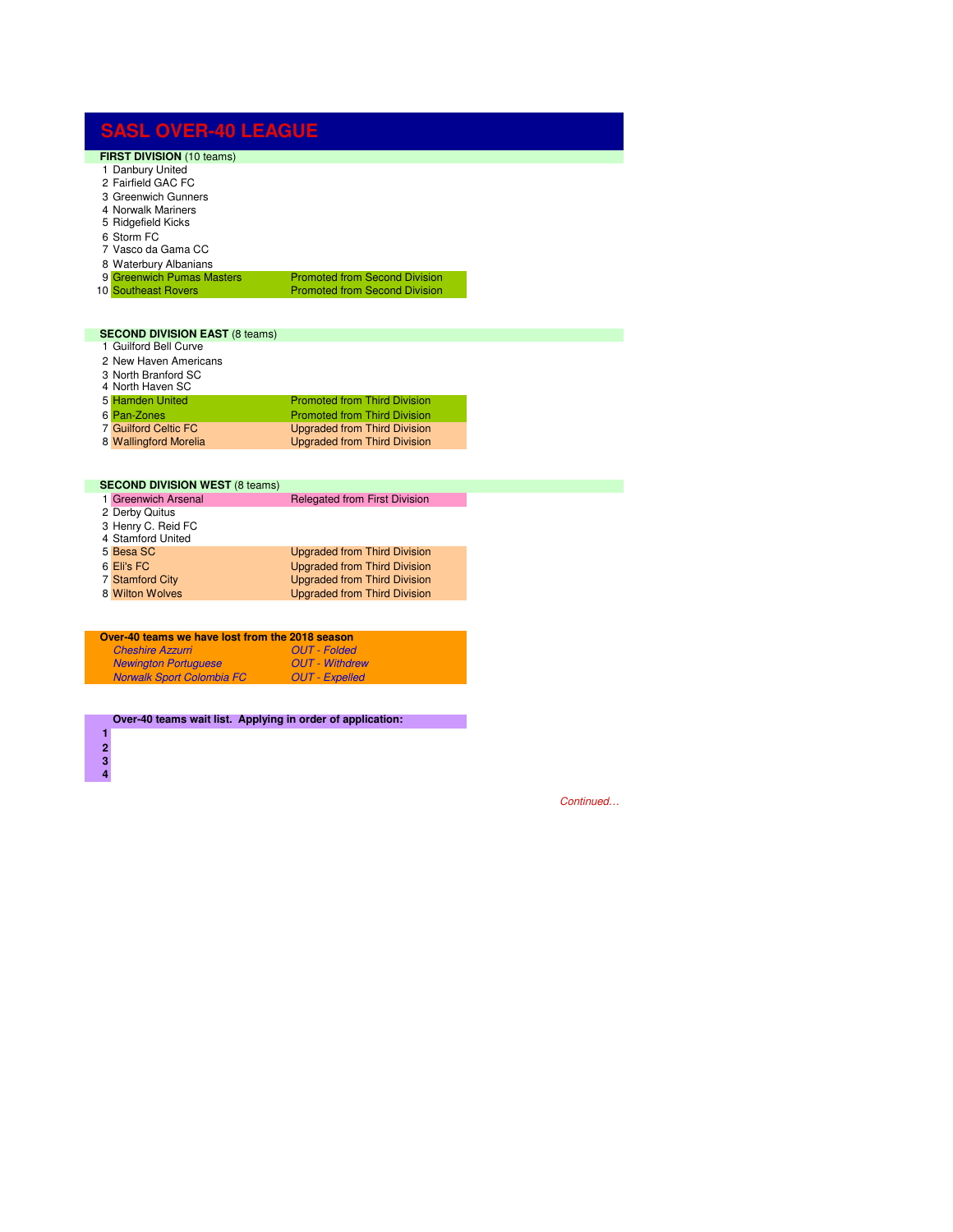## **SASL OVER-50 LEAGUE**

| <b>FIRST DIVISION</b> (10 teams) |  |
|----------------------------------|--|
| 1 Cheshire Azzurri               |  |
| 2 Glastonbury Celtic FC          |  |

- Greenwich Gunners
- Greenwich Pumas Legends
- Moodus SC
- New Britain Falcons FC
- Polonia Falcon Stars FC
- Vasco da Gama CC
- 9 Cheshire United Promoted from Second Division<br>10 Greenwich Arsenal Promoted from Second Division Promoted from Second Division

## **SECOND DIVISION** (10 teams)

1 Club Napoli **Relegated from First Division 2 Guilford Black Eagles** Relegated from First Division Relegated from First Division

- 
- Darien Blue Wave
- East Haven SC
- Farmington Owls Naugatuck River Rats
- North Branford Legends
- Southbury Boomers
- Waterbury Pontes
- West Haven Grays

**Over-50 teams wait list. Applying in order of application:**

## **SASL OVER-60 LEAGUE**

- **FIRST DIVISION (4 teams)**
- Bury United
- Club Napoli
- New Britain Falcons FC
- Vasco da Gama CC

**Over-60 teams wait list. Applying in order of application:**